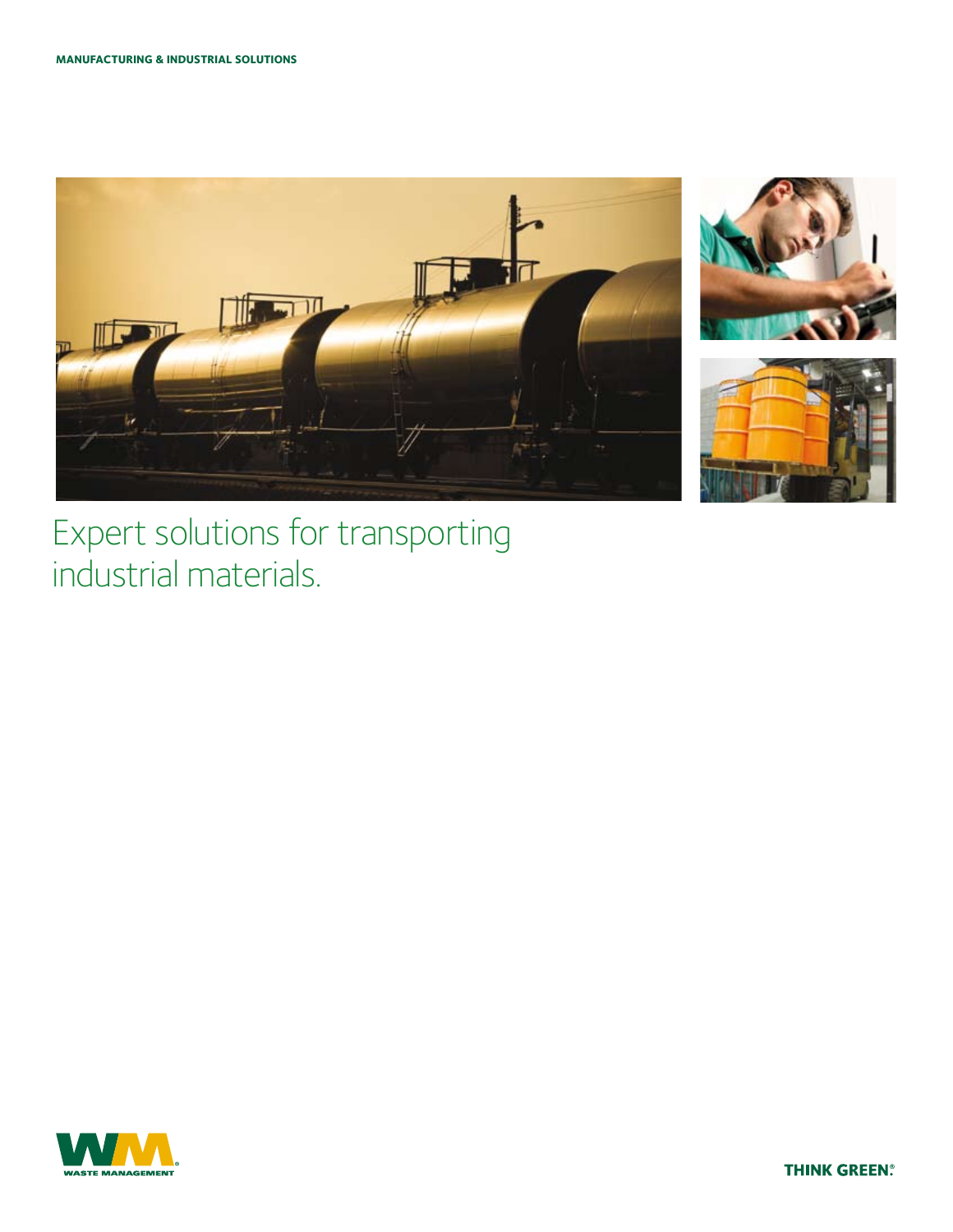# The one source for handling all your industrial materials.

As North America's leading provider of environmental services, Waste Management is well prepared with the experience, equipment, and logistics infrastructure to transport your industrial by-products safely, reliably and responsibly. We can also work with you to minimize the process residuals you generate and maximize the material value of your operations.

## **Expert Source for Your Transportation Needs**

Rely on Waste Management for a matchless array of solutions for managing and transporting your industrial by-products. We can also help you reconsider the nature and value of those materials and recommend strategies for making the decisions most advantageous to you, geographically and economically.

Whether you have a single drum or a trainload of materials to be managed, we can identify the environmental and economic issues associated with those materials, provide a host of solutions, and recommend those most appropriate to your situation.

Rely on us for well-maintained, up-to-date vehicles and equipment operated by trained, dependable industry professionals. Our competitively priced services are available throughout the United States and Canada to meet your transportation requirements – from ordinary to unusual, from simple to complex. Our extensive industrial services include roll-off containers, bulk hauling, small-quantity collection, and many other offerings. (See list of services at right.)

Let us apply our knowledge, experience and nationwide capabilities to your challenges, helping you achieve your sustainability objectives while driving bottom-line growth for your organization.

## **Transportation Service Excellence**

At Waste Management, we view every business transaction as an opportunity to build a long-term relationship with our customers. We will work closely with you to understand your business today and anticipate your materials transportation needs tomorrow. Our services can include:

- • Logistics and transportation design
- • Quality control and follow-up
- Strict safety monitoring and enforcement
- Assistance with DOT, EPA and NESHAP recordkeeping requirements
- Drivers trained in safety and emergency response
- • Assistance with preparation of shipping papers
- • Ongoing consultative services to adopt as your business evolves

#### **Industrial Transportation Services**

#### **BULK HAULING**

Bulk tankers Pneumatic trailers Pumper trucks Vacuum trucks

#### **ROLL-OFF CONTAINERS**

Covered containers Custom-designed containers Demolition containers Sealed sludge containers Soil containers Specialty containers Water-tight containers

#### **OTHER SERVICES**

Bulk liquid storage Dewatering boxes Dump trailers Rock dumps Flatbed trailers Rail transport Short-body trucks with lift gates Vacuum boxes Van trailers Walking floor trailers

#### **SMALL-QUANTITY COLLECTION**

Bagster® Dumpster in a Bag® Dock pickup Drums Gaylord shipping boxes Less Than Truck Load (LTL) Totes

\*Check with your representative for available services in your area.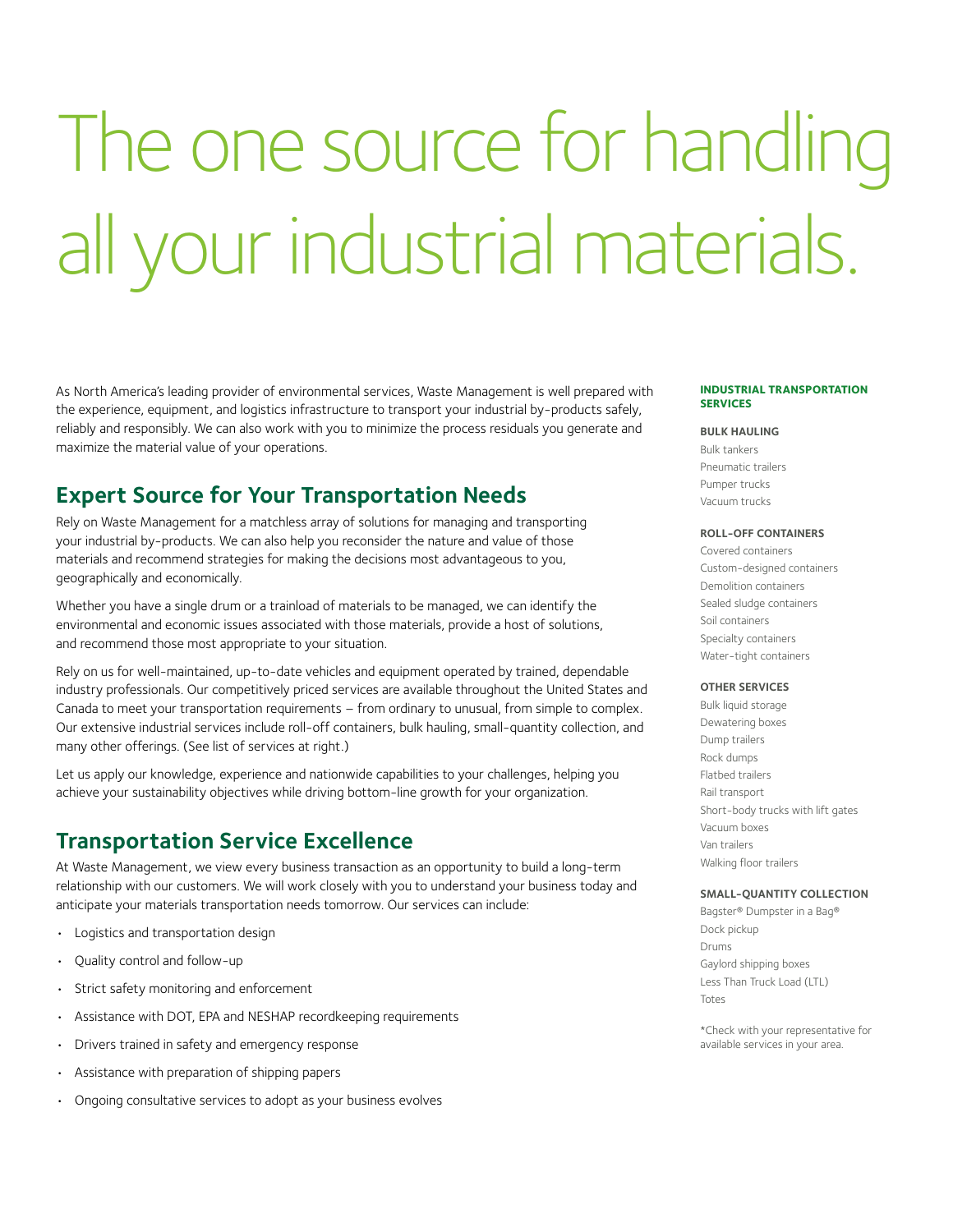

## **Industrial Roll-Off Services**

At Waste Management, we focus on providing superior service and value to each customer. We maintain every roll-off container to ensure safety and environmental compliance. We train our drivers to deliver your roll-off containers on time and place them in the most convenient and accessible locations available. And we service the containers in accordance with the highest professional standards. By attending to these details – and so many others – we set the standard for excellence for permanent and temporary roll-off services.

In most locations, Waste Management remains on call to make emergency pickups when the volume of materials generated is higher than anticipated. In most areas, we also offer same-day service.

## **Container Management Services**

Waste Management provides safe, dependable and affordable transportation and materials management of drum containers bearing both hazardous and non-hazardous materials, for businesses large and small. In addition, we strive to provide superior customer service, including professional account set-ups, routine on-time deliveries and collections and solutions-oriented customer support.

Because the cost of handling and transporting drums can frequently surpass the costs of their actual materials management, Waste Management is committed to helping customers develop a collection and materials management plan that keeps these costs to a minimum.

Drum management services can be arranged on an on-call or scheduled basis. "LTL" (less than truck load) services for single drums, and full-truck-load management services are also available.

## **Vacuum Trucks**

Whether the job site requires a supersucker or a fleet of vacuum tankers, Waste Management can harness the neccessary resources and talent to keep your project on schedule and on budget. Both drivers and laborers are fully trained and current with their Hazwoper certifications. You can have confidence that the job's safety is our utmost priority.

## **Specialized Trucking**

To be economically feasible, large-scale construction and remediation projects often require the use of specialized trucks. Our wide-ranging network of transportation specialists can quickly and affordably obtain any type or quantity of transportation equipment, including end dumps, demolition trailers, and tandem and pup trailers. We can seamlessly dovetail the importing of backfill with soil export and arrange for the soil to be delivered and professionally applied in preparation for landscaping, paving or construction.

## **Rail Services**

Waste Management provides rail services to customers with rail access and those in proximity to a spur. Our service utilizes the nation's vast rail network to provide affordable access directly to sites that may be hundreds, or even thousands, of miles away.



Waste Management provides industrypreferred transportation services for solid and liquid materials.

## **Trained drivers and state-ofthe-art equipment**

Waste Management ensures that your containers will be delivered when and where you need them.